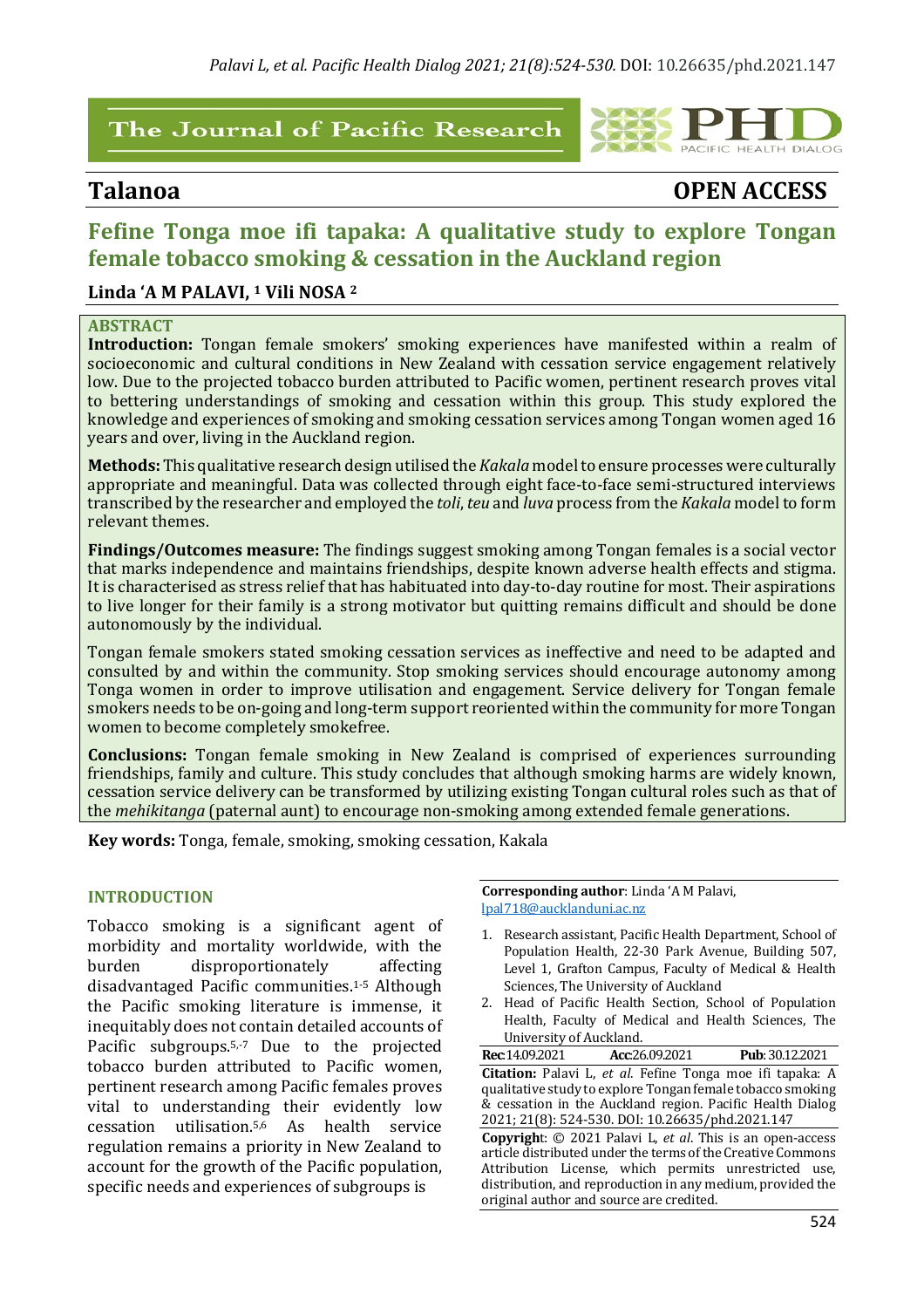essential.<sup>5-9</sup> The aim of this paper is to explore the knowledge, experiences and challenges Tongan female smokers had of smoking and within smoking cessation services.

### **METHODS**

This study utilised the Kakala model (a Pacific research framework) and its three steps *toli* (to pick), *teu* (to weave) and *luva* (gifting of garland) to theorize and inform research processes.<sup>9</sup> Its use not only enhances a Pacific way of doing research but prioritizes the Pacific worldview by ensuring Pacific understandings and values are respectfully kept at the forefront of the research.2,10

Once ethics was approved by The University of Auckland Human Participants Ethics Committee, recruitment commenced with a total of eight participants recruited. Participants had to be female, 16 years and over, of Tongan descent, a current or ex-smoker, living in the Auckland region and had used a New Zealand stop smoking service. Participants were briefed with information sheets and signed consent was obtained. Data was collected using one-on-one face-to-face interviews with the researcher conducted in participant homes. The interviews followed a semi-structured schedule consisting of 20 open-ended questions exploring smoking knowledge and cessation service experiences. All interviews were audio recorded and approximated 1-2 hours, with each participant receiving a \$20 petrol voucher as compensation for their time.

#### **Data analysis**

Audio recordings were transcribed by the researcher and data analysis guided by *toli* and *tui*  from the *Kakala* model*.* 11,12 *Toli*  involved examining transcripts multiple times to highlight themes deemed relevant.<sup>11,13</sup> Then *tui* (weaving) commenced involving gathering important themes and identifying  $relevant$  connections between them.<sup>14</sup> *Toli* and *tui* continued until data saturation, with *luva*, commencing once findings were ready to be presented.<sup>11</sup>

#### **RESULTS**

Participants ranged from 23 to 63 years old with seven full Tongan and one half Tongan and half Samoan. Five participants were born in Tonga, with the three remaining New Zealand-born. The majority resided in South Auckland, with five married, two single and one in a relationship. Six participants were mothers and those over 50 years of age were also grandmothers. The

majority were Methodist (5), with one Catholic, one Christian and one Wesleyan. The cohort lacked formalized education with the majority  $(4)$  holding a certificate and only two held a Bachelor's degree.

The cohort comprised six current smokers and two ex-smokers. Over half smoked more than ten cigarettes per day. The average number of cigarettes smoked per day and number of cigarette packets smoked per week, was relatively higher amongst those aged 40 years and over. Those who reportedly smoked more cigarettes per day and more packets per week, also had their last cigarette more recently than those who reportedly smoked less.

All participants had tried a cessation service through general practitioner referral. Three of the five females residing in South Auckland had cessation provided by the Counties Manukau District Health Board (CMDHB) stop smoking service with the remaining two using a community outreach programme or OuitBus (a mobile Quit service). The remaining three participants had cessation provided by the Auckland District Health Board (ADHB), with two using 'Ready Steady Ouit' and the other using a Workplace support programme.

#### *Knowledge of smoking*

#### *I* know smoking is bad for health

All females knew smoking was detrimental to their health prior to initiation. Their knowledge of smoking harms became more eminent over time, especially those who migrated to New Zealand from Tonga. The majority recognized their knowledge of smoking harms was due to the effects of exposure from family. For those whose parents were non-smokers, their knowledge of smoking harms was often advice given by their mothers. The harms generally did not deter smoking amongst the cohort because they 'did not care' and effects were not an immediate threat. Those who smoked less than ten years said their 'short' smoking duration meant adverse health effects were minimal. which prolonged their smoking.

*"…because my mum. She's a nurse. She used to be a midwife at the hospital. And she said to me where you* going to get with that, it's bad for your *health…" – P5* 

#### *Smoking is a friendship thing*

Friendship was the foundation for smoking amongst all of the women. The value of friends, upholding friendship and doing things together helped initiate most participants' smoking behaviour. Smoking was perceived as 'fun' and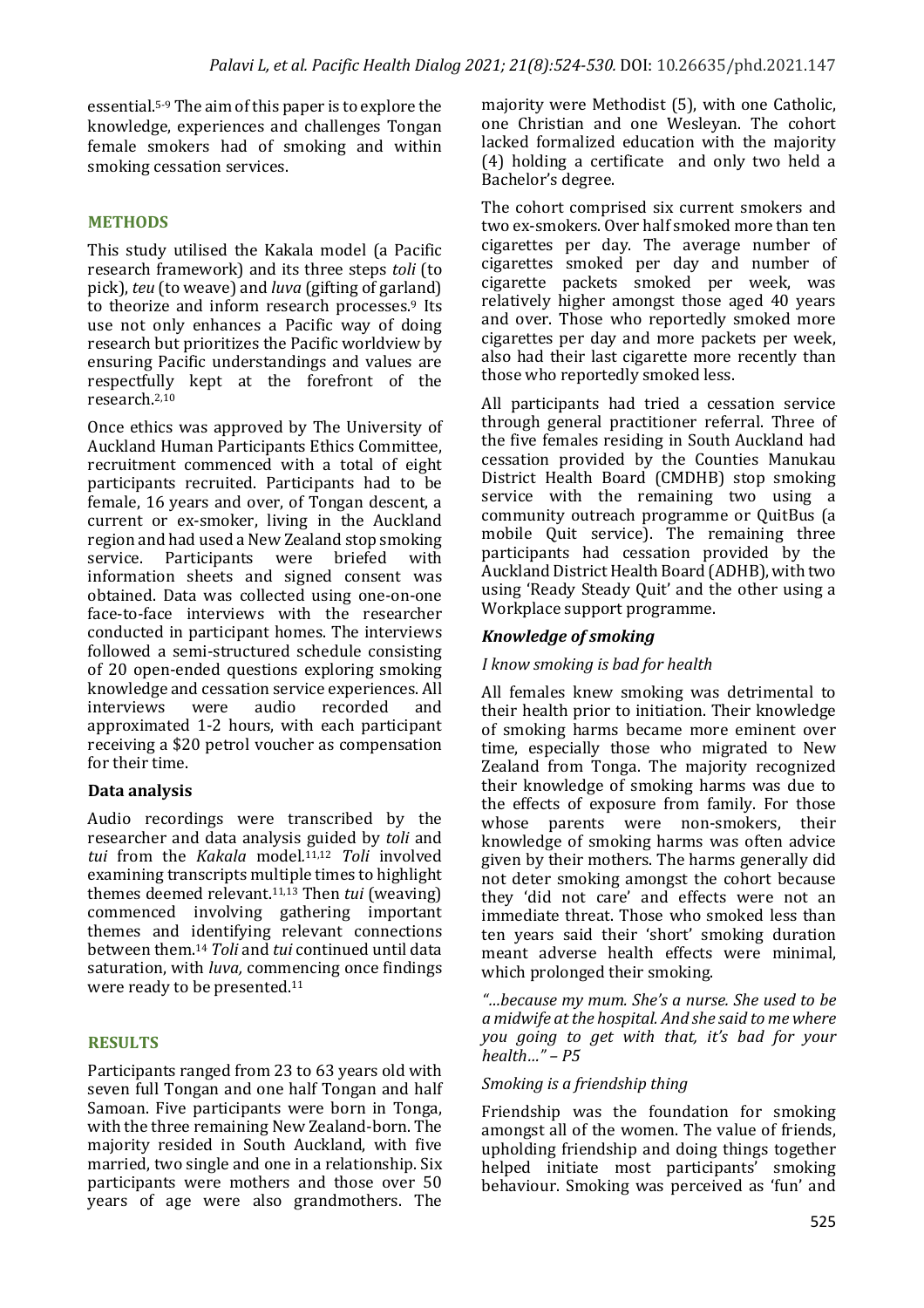'cool', which motivated smoking engagement within friendships. Friendship seemed more like a sisterhood as opposed to a mere relationship between individuals.

"Sometimes, I would just sit there and avoid it, and *then, I thought 'let me try', for social, for trying to be part of that fun group... I guess that's when I started.* Because I felt left out, I was just the only *one sitting there (not smoking), there was no fun, they're all there smoking and laughing, and I thought, 'oh okay, let's go and (smoke)..."* –  $P2$ 

#### *Smoking is a rite of passage*

Smoking for most was a rite of passage once they were of legal age. Initiation was often when they were single, had no children and no major responsibilities. It was when they were gaining independence, generally around mid to late teens. Smoking was generally associated with a new phase in life where they began University, drinking or clubbing. Smoking was seemingly perceived to be acceptable once they were of legal age, which influenced their willingness to engage. 

*"…I think Tongan women, when they start*  smoking, they start at an age they clubbing and drinking and schooling..." - P2

#### The stigma of Tongan women who smoke

Most women knew smoking was perceived as a 'bad thing' for Tongan women to engage in suggesting promiscuity and other risky behaviours. For older participants, the stigma attached to Tongan women smoking was informed by their mothers. The stigma made most women hesitant to smoke, which led to concealment because of the fear of being judged. This meant not smoking at home and only around friends and social circles. Non-smokers were a deterrent, with most women also denying that they smoked when they were asked by family.

*"…I know it's a stigma. Tongan women not*  expected to be smoking, it's not appropriate for *Tongan* women to smoke. So whenever I smoked in public, people staring and I was conscious of that... *Being a Tongan woman smoking there's*  expectation, 'That's a bad woman', 'You're like a roamer'...it's not womanly, it's not acceptable, and *it's* not appropriate for Tongan women to smoke... *I experience that…" – P2*

#### **Experiences of smoking**

#### *I smoke to deal with Stress*

All participants highlighted smoking because they felt stressed out. This stress related to dayto-day responsibilities, with the majority being working mothers and the main stressor being their work. Most women mentioned that smoking was an activity they used to de-stress and relax. Smoking levels were regulated according to the level of stress they were feeling.

*"…when I work, the kind of work that I do... it's a stressful job. And I think, I don't need the smoke, it's* smoking away the stress. You know sometime *my body and my mindset know don't smoke... but I do because I'm stressed out." – P1* 

#### *My smoking and the influence on my children*

Most women spoke about their smoking in regard to the effects on their children. For current smokers this noted modelling smoking for their children and for ex-smokers centered on their regret of smoking in front of and around their children. Most mothers felt they were bad role models and some blamed themselves for their children smoking. The materialization of their children smoking was highlighted as an important motivator for them to stop.

*"...in my mind, I better stop smoking because the kids* will see me I'm smoking at home. Like you know, how I teach them, you can't smoke but I'm *the one that's smoking. I am the good example" – P5*

#### *Smoking is a habit*

The cohort felt smoking was a 'bad habit' that became engrained in their day-to-day lives. Smokers that had smoked over ten years stated their loss of control was because of their addiction to the nicotine. This idea that smoking was a bad habit was developed further by a few more experienced smokers that felt their smoking was no longer a habit but an addiction.

*"…it was hard because I grieved a smoke after meals. Stopping all of a sudden, something that vou're used to, it's not easy something that you're so used to for many, many years.* I crave for a *smoke every single day. I need just to have a smoke. it's* like… *a* had habit to me… *it's* a habit…" – P1

#### **Smoking and health**

#### *I want to live longer*

Life longevity for most women was the most important aspect of health affected by smoking. The want to live longer was mentioned by most in regard to being there for their family and future generations to come. This was largely centred on being a grandmother and having grandchildren, which outweighed the want to live longer for themselves.

*"I think to just live longer. Yeah live longer to see all my children, married and have grandchildren…I want to live longer to see my family" – P6*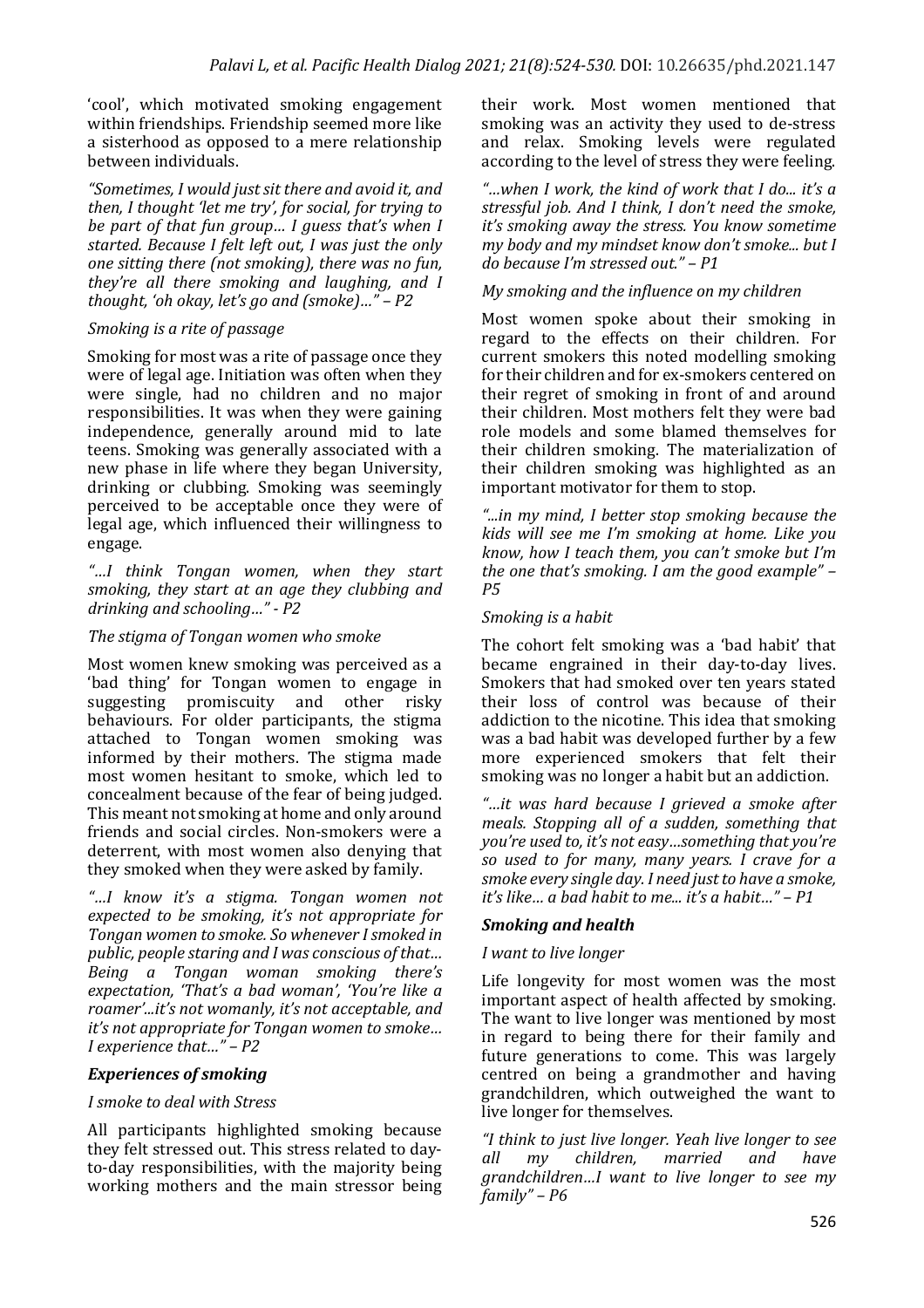#### *I* didn't smoke when *I* was pregnant

All the mothers mentioned they went 'cold turkey' (stopped smoking) during their pregnancies. For current smoking mothers, pregnancy was the only time they were able to stop smoking successfully. This improved their belief in quitting on their own again, with most specifying they would do so without cessation support.

*"…I stopped in 1998 when I was pregnant with my*  son, stopped. Absolutely no discussion, mentally, *stopped. I never smoked as soon as I found out I* was carrying my son. Because I thinking about the *health of my son, so I stopped there..."* - P2

#### **Quit smoking**

#### *Cutting down*

All participants said they tried to stop smoking at least once. Some mentioned trying multiple times without being able to completely quit, with their unsuccessful attempts putting them off trying again. Cold turkey was the most common method to quitting as they perceived it was up to themselves to do so. The majority detailed quitting was difficult, which led them to cut down as it seemed more achievable. Cutting down was a perceived stepping stone towards becoming smokefree. 

*"...what I have done is I've actually cut down tremendously. So the only way is to cut down first..." – P2* 

#### *I'm* spending money on smoking instead

All women mentioned how much money they spent on smoking and how it could have been better spent elsewhere. For current smokers, quitting meant they can save a lot of money and ex-smokers spoke of the money wasted. The opportunity cost forgone was centered on the loss of money for their families, especially amongst smokers with children.

*"…Its money wise too. I could save that for*  something more important than just buying a smoke, which I can just burn and the dollar sign go down the drain... That money could save for *something important, for your children's education.* Or *perhaps invest it in something for future" – P1* 

#### *I* got the willpower to do things

Most women stated willpower was important to be able to quit. For instance, one smoker said quitting was easier because of her willpower and another felt her willpower was not strong enough to overcome her smoking habits. Although the relationship between quitting smoking and a person's innate willpower were consistent across the cohort, experiences were dependent on whether their willpower was perceived positive or negative.

*"When I'm determined to do something, or achieve a goal, I do it… that willpower I believe I can do things... You know for smoking, that kind of*  mentality and willpower..." - P1

#### The right time to quit

The right time to quit smoking was important in being able and willing to quit. Most participants felt they should not be forced to quit if they did not feel ready. Quitting was seen as a personal choice that was up to the individual. Some spoke of time in regard to God's timing for them to quit. Timing, in relation to when participants felt ready, God's timing and also timing of service visits were important aspects to assist quitting.

*"...before I tried to give up because I'm doing it for*  everybody else who's telling me to stop. But God will do it, when I'm ready, mentally, because I did *it before, I can do it again. I gave up on my own".*  $-$ *P2* 

#### *Smoking cessation services*

#### The *medicine* don't work

Most women stated nicotine patches and gum were the only thing provided in cessation services, which did not help them stop smoking. One woman felt doctors just prescribed gum and patches as a requirement as a health professional, putting her off using the service again. Patches and gum were perceived as 'medication', with some explaining that stopping smoking should not include 'chemicals' (gum and patches) that may do more harm or lead to addiction. The majority felt more comfortable trying to quit alone as opposed to using a service because of these products.

*"I went to the service and I tried it for a week and the doctor aave me tablets, Champex or something* and I take it and thought to myself, forget it *because it might give me another disease these* tablets" – P7

#### It is up to the individual whether they use it or not

The majority felt cessation utilisation should be up to the individual. All participants acknowledged although the service did not work for them, it may work for others. Some vounger participants mentioned they knew the service was available but they would only access it if they really needed it. Some felt the service was appropriate for more 'addicted' smokers, which highlighted notions that services were unnecessary to quitting.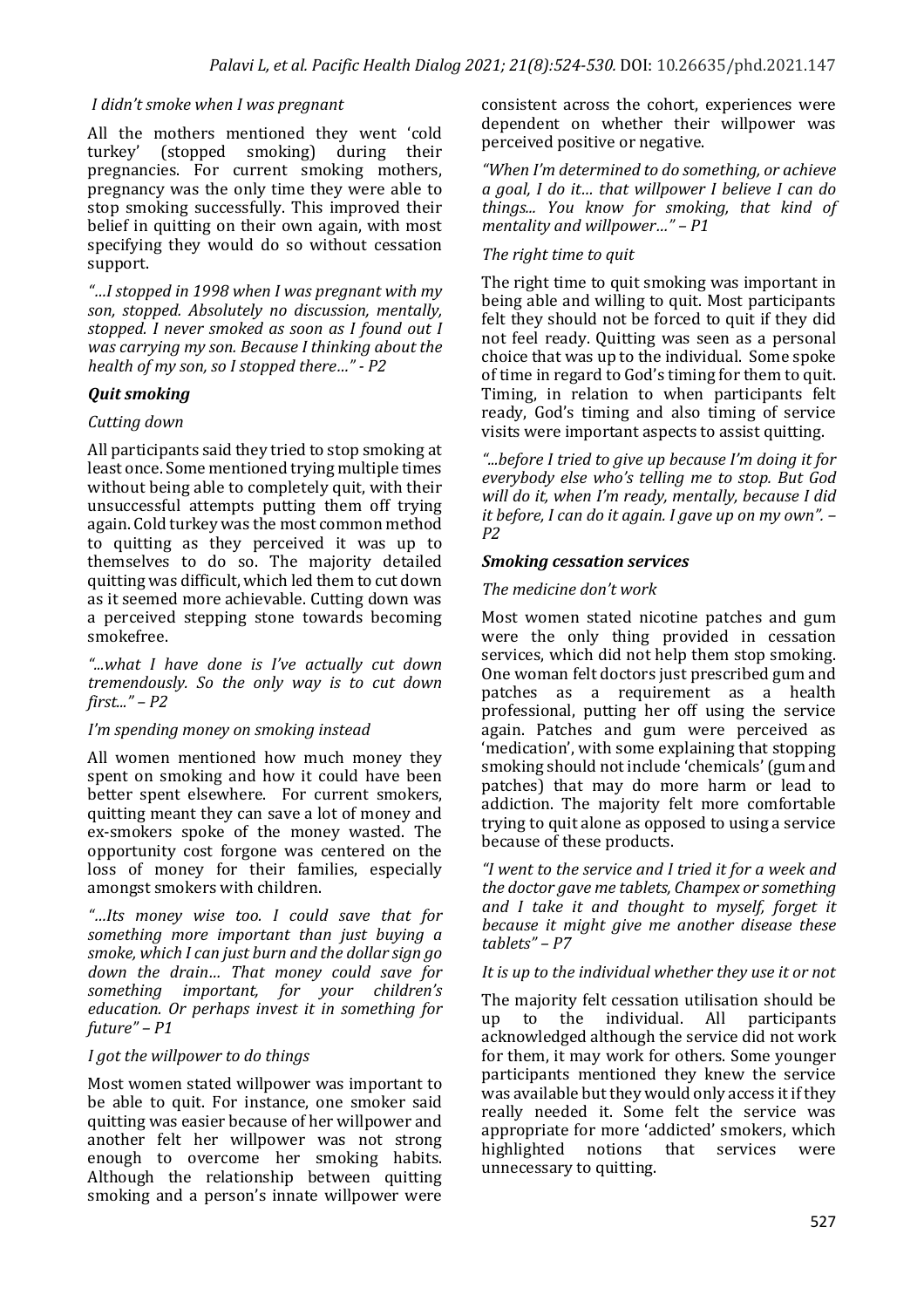*"... I feel I would do it on my own. It's not the*  service, I feel like it's just me. Because I feel like the services are for some people. But not for like *everyone. It's probably just like if you're ready".*  $-$ *P4* 

#### *Not at the hospital*

All women strongly advised cessation services should not be operated out of the hospital because of the difficulty in access, specifically the time and costs. The hospital was also perceived as a place only 'sick' people went to, with some smokers noting they were not sick and did not need to be going to the hospital for quit smoking help.

*"… I know they provide support at the hospital*  too... But like see that's shit. Cause no one's got *time to go in, no one is going to go and get fucking* support for smoking... like why even advertise it at *the hospital to begin with. It's a smoking fucking* support system. Ugh. They have people dying at the *hospital and then they want us to go...I just think it's stupid". – P3*

#### **Service Recommendations**

#### In the community

The cohort conclusively stated the service should be provided in the community and not elsewhere. The service delivered in the community, or in a community setting was strongly emphasized by all participants. This would make it easier for smokers to not only access, but being in a familiar setting would make<br>particularly Tongan women feel more particularly Tongan women feel more comfortable. 

*"They need to come out to the community. Stop*  sitting in that little shell and pretending people will come to them. No. It won't happen. They need *to go to the community".* – P1

#### *Tongan community consultation*

Most participants stated better service utilization required community consultation. They proposed a presentation or workshop to Tongan female smokers to identify and explain how they want the service to be provided. This would not only build a relationship and awareness in the community but also familiarize services. The church or community groups were identified as avenues for consultation. Consultation should attract smokers by ensuring gatherings are done in a 'Pacific way' (e.g. food and games for children).

*"Talk. Engage... Engage means listening... But*  some of the church they should talk with their *people, they should get someone from the health* department and do like the 'apitanga (camp), tapu

*inu kava mālohi (stop drinking)* one-, so they talk and ask those people like that to come and have a *talk you know". – P5* 

#### *On-going support*

The cohort required on-going support within the services. Most women felt they were given 'medication' and left to fend for themselves. They felt the service was not a long-term or on-going thing as once the programme lapsed that was also when support ended. On-going support included constant reminders, visits or having someone there to encourage them. This is because smoking was easy due to access and availability of cigarettes. An on-going stop smoking support group or a stop smoking ambassador that looked like them and had the same characteristics as them was also proposed for motivational on-going support.

"It doesn't just go through once. You ask them for *a second time, you need to reassure the programme or talanoa, maybe three times, going* back to the group. You can't just do once and expect them to do it themselves, because people don't have willpower - you need to revisit to see *that its goes through properly".* – P1

#### **DISCUSSION**

This study provided context specific insights into the smoking knowledge and cessation experiences among an un-researched Pacific subgroup. It uniquely explored Tongan female smoking, by utilising a Tongan-specific methodology as well as being implemented from the lens of a Tongan female researcher.<sup>2</sup> Despite a small sample size and data being possibly subject to over or underreporting, the findings yielded help illustrate the state of smoking and cessation among Tongan female smokers in New Zealand. 

The social side of smoking and the effect of stress were reoccurring themes in these findings that were consistent with broader smoking literature.<sup>15,16</sup> A study confirmed that heightened stress as well as social isolation during unexpected events such as the recent  $COVID-19$  $2020$  lockdown exacerbated New Zealand adult smoking behaviours.<sup>15</sup> This demonstrates smoking behaviours. $15$ cessation must be more accommodating to smokers' stress, anxiety and isolation during such unprecedented times.<sup>2,15,16</sup> The mobilization of Pacific providers during the COVID-19 response is an exemplary community-driven approach that could be utilized for cessation support.5

Stopping smoking must consider one's ability to quit, the right time to quit (some in regards to God's timing) and their perceived willpower. It is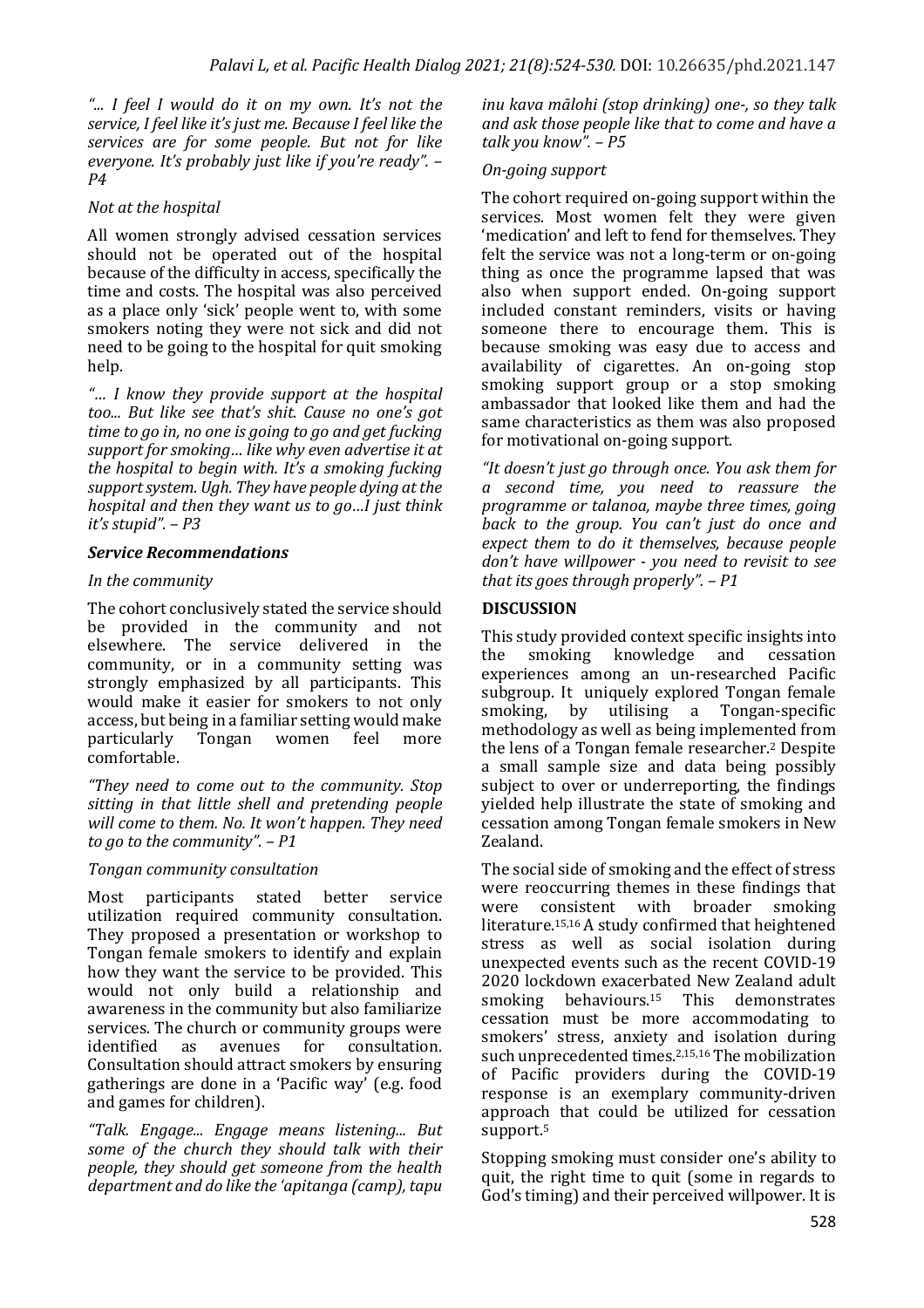an autonomous decision, with the government's new Guidelines for Helping People to Stop Smoking recognizing Pacific smokers' spiritual and familial dimension.<sup>18-20</sup> Family and familial ties was a powerful theme present in the findings regarding stop smoking motivators, which included pregnancy, life longevity and becoming a grandmother. The strong familial hierarchy present in Tongan culture, particularly the *mehikitanga* (paternal sister), is an important position that could be explored in cessation.<sup>17</sup> This is because of the matriarchal power she has over her brother and his children that could encourage non-smoking amongst younger female generations.<sup>17</sup>

The negative perceptions of ineffectiveness and believed harmfulness of nicotine gum and patches were consistent with previous reports examining low Pacific cessation utilisation and engagement.<sup>18-21</sup> Access issues and perceptions of the hospital being for 'sick' people steered smokers away from hospital-based cessation. The findings affirmed cessation needed to be long-term and on-going, with consultation and delivery in the community (i.e. church or community groups). These notions have been reiterated in reports noting system-level changes entailed Pacific leadership and Pacific partnership for different Pacific solutions and treatment options.<sup>2,5,18</sup>

This study recommends:

- 1. *Family*: The role of the *mehikitanga* (paternal aunt) can be utilised in familial stop smoking programmes among Tongan female smokers to encourage stop smoking among younger generations.
- 2. *Community:* Cessation being positioned and delivered within the community to aid accessibility and give the community an active voice in how services are provisioned.
- 3. *Service delivery:* Re-evaluation of patient referral and cessation advice at primary care so patients are fully aware of secondary cessation available.
- 4. *Pacific smoking research:* Future research should encompass Pacific methodologies and specific to Pacific subgroups.<sup>5</sup>
- 5. *Policy implications:*  Pacific smoking is understood and experienced differently thus policies must embrace Pacific worldviews and approaches to smoking. $5$

#### **CONCLUSION**

This study concludes that cessation services can be transformed to be more accessible and more appealing for Tongan female smokers to become and remain smokefree. That means utilising existing cultural roles such as that of the *mehikitanga* (paternal aunt) to encourage, support and advocate non-smoking for future female generations.

#### **REFERENCES**

- 1. McCool J, Woodward A, Percival T. Health of Pacific Islanders: achievements and challenges. *Asia Pac J Public Health* (Online). 2011;23(1):7-9. doi:10.1177/1010539510392206.
- 2. Tiatia-Seath J, McCool J, Nosa V. Growing Pacific Research and Leadership. *Asia Pacific Journal of Public Health.*  September 2021. doi:10.1177/10105395211043314.
- 3. Allen M, Clarke D. Reducing tobaccorelated harm in the Pacific. Pacific health *dialog*. 2007 Sep;14(2):115-7.
- 4. Linhart C, Naseri T, Lin S, et al. Tobacco smoking trends in Samoa over four decades: can continued globalization rectify that which it has wrought?. *Global Health*. 2017;13(1):31. Published 2017 Jun 12. doi:10.1186/s12992-017-0256- 2.
- 5. Health Quality & Safety Commission. Bula Sautu – A window on quality  $2021$ : Pacific health in the year of COVID-19. Wellington: Health Quality & Safety Commission; 2021. Available from: https://www.hqsc.govt.nz/assets/Healt h-Quality-Evaluation/PR/BulaSautu\_WEB.pdf.
- 6. Ministry of Health. Annual Update of Key Results 2018/19: New Zealand Health Survey. Wellington: Ministry of Health; 2019. Available from: https://www.health.govt.nz/publication /annual-update-key-results-2018-19 new-zealand-health-survey.
- 7. Pacific Tobacco Control Report. Tuatua Tika: Straight talk about Pacific Peoples and Smoking. Auckland. Tala Pasifika: 2010. Available from: https://aspire2025.files.wordpress.com /2011/09/tuatua-tikatala\_pasifika\_report\_30july.pdf.
- 8. Te Roopu MM. Smoking & Pacific Peoples. New Zealand; 2004. Available from: https://www.quit.org.nz/file/research/f